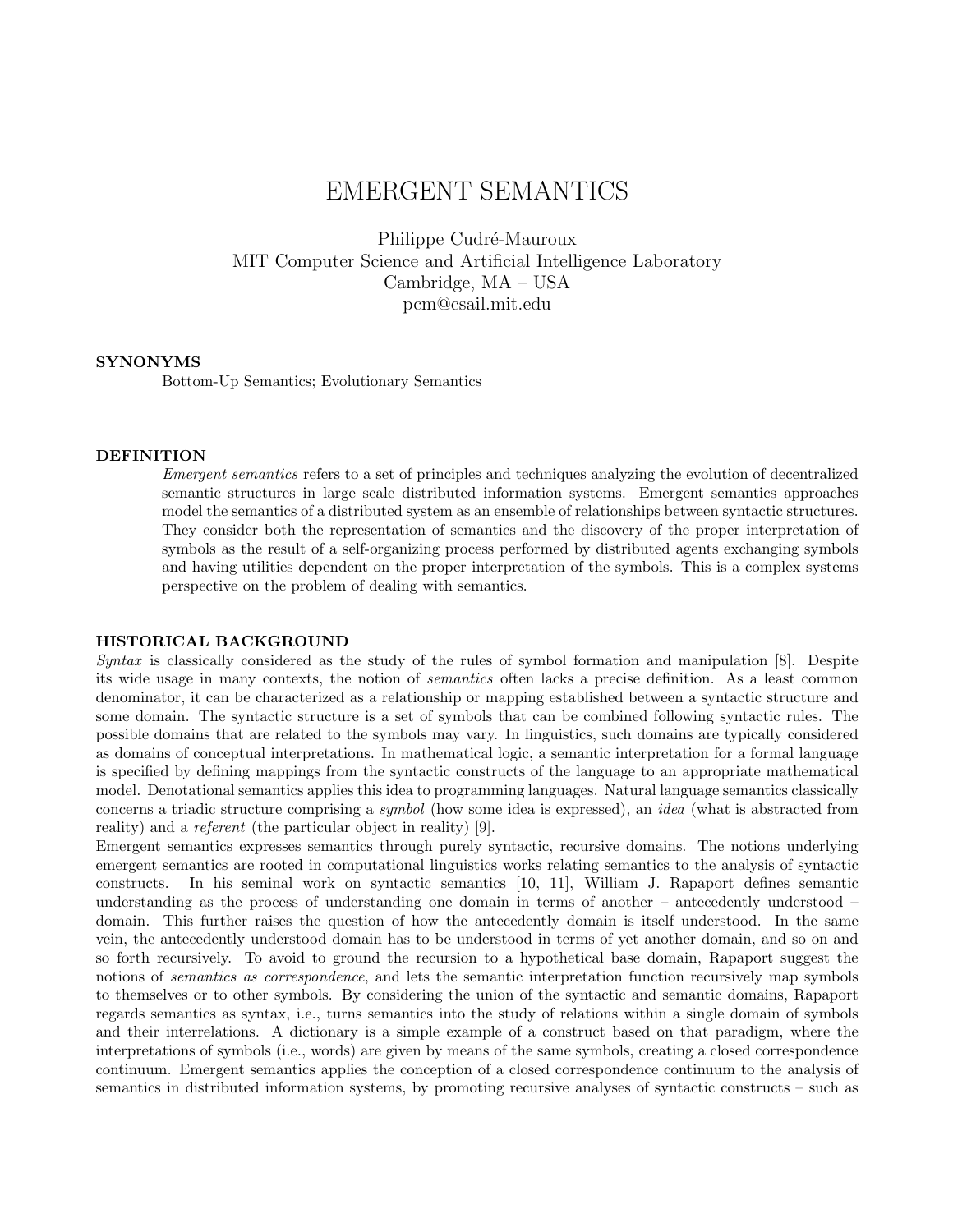schemas, ontologies or mappings – in order to capture semantics.

#### SCIENTIFIC FUNDAMENTALS

Beyond its implication in linguistics – where it is conjectured that human beings inevitably understand meaning in terms of syntactic domains – emergent semantics is considered as being mostly relevant to computer science. Programs, database schemas, models, or ontologies have no capacity (yet) to refer to reality. However, they have various mechanisms at their disposal for establishing relationships between internal symbols and external artifacts. In the settings where humans provide semantics, relationships among symbols – such as constraints in relational databases – are means to express semantics. In order to rectify some of the problems related to the implicit representation of semantics relying on human cognition, some have proposed the use of an explicit reference system for relating sets of symbols in a software system. Ontologies serve this purpose: an ontology vocabulary consists of formal, explicit but partial definitions of the intended meaning of a domain of discourse. In addition, formal constraints (e.g., on the mandatoriness or cardinality of relationships between concepts) are added to reduce the fuzziness of the informal definitions. Specific formal languages (such as OWL) allow to define complex notions and support inference capabilities. In that way, explicitly represented semantics of syntactic structures in an information system consist of relationships between those syntactic structures and some generally agreed-upon syntactic structure. Thus, the semantics is itself represented by a syntactic structure.

In a large scale distributed environment of information agents, such as in the Semantic Web or Peer-to-Peer systems, the aim is to have the agents interoperate irrespective of their initial vocabularies. To that aim, an agent has to map its vocabulary (carrying the meaning as initially defined in its base schema or ontology) to the vocabulary of other agents with which it wants to interoperate. Hence, a relationship between local and distant symbols is established. This relationship may be considered as another form of semantics, independent of the initial semantics of the symbols. Assuming that autonomous agents acquire vocabulary terms through relationships to other agents and that agents interact without human intervention, the original human assigned semantics would loose its relevance; from an agent's perspective, new semantics would then result from the relationships to its environment. This is a novel way of providing semantics to symbols of agents relative to the symbols of other agents with which they interact. Typically, this type of semantic representation is distributed such that no agent holds a complete representation of a generally agreed-upon semantics.

From a global perspective, considering a society of autonomous agents as one system, one can observe that the agents form a complex, self-referential and dynamic system. It is well-accepted that such systems often result in global states, which cannot be properly characterized at the level of local components. This phenomenon is frequently characterized by the notion of self-organization. Thus, emergent semantics is not only a local phenomenon, where agents obtain interpretations locally through adaptive interactions with other agents, but also a global phenomenon, where global semantics emerge from the society of agents and represent the common, current semantic agreement in the system. This view of semantics as the emergence of a distributed structure from a set of dynamic processes – or more specifically as some equilibrium state of such processes – is in-line with the generally accepted definitions of emergence and emergent structures in the complex systems literature [2]. In that respect, emergent semantics can be related to dynamic systems disciplines such as evolutionary game theory, semiotic dynamics [13], or graph evolution.

#### KEY APPLICATIONS\*

Multimedia Systems: Distributed multimedia applications were the first information systems to take advantage of emergent semantics principles in order to capture the semantics of shared objects. In this context, Santini et al. [12] argue that images do not have an intrinsic meaning, but that they are endowed with a meaning by placing them in the context of other images. From this observation, they propose a system where users are able to manipulate relations between images, and where the semantics of an image is emergent, in the sense that it is a product of the dual activities of users manipulating sets of images and of the database system. Along the same lines, Grosky et al. [5] focus on the role of context for giving meaning to a work of art. In their work, document semantics emerge through the analysis of users' browsing paths through a multimedia collection. They categorize the semantics of each item based on the collection of browsing paths.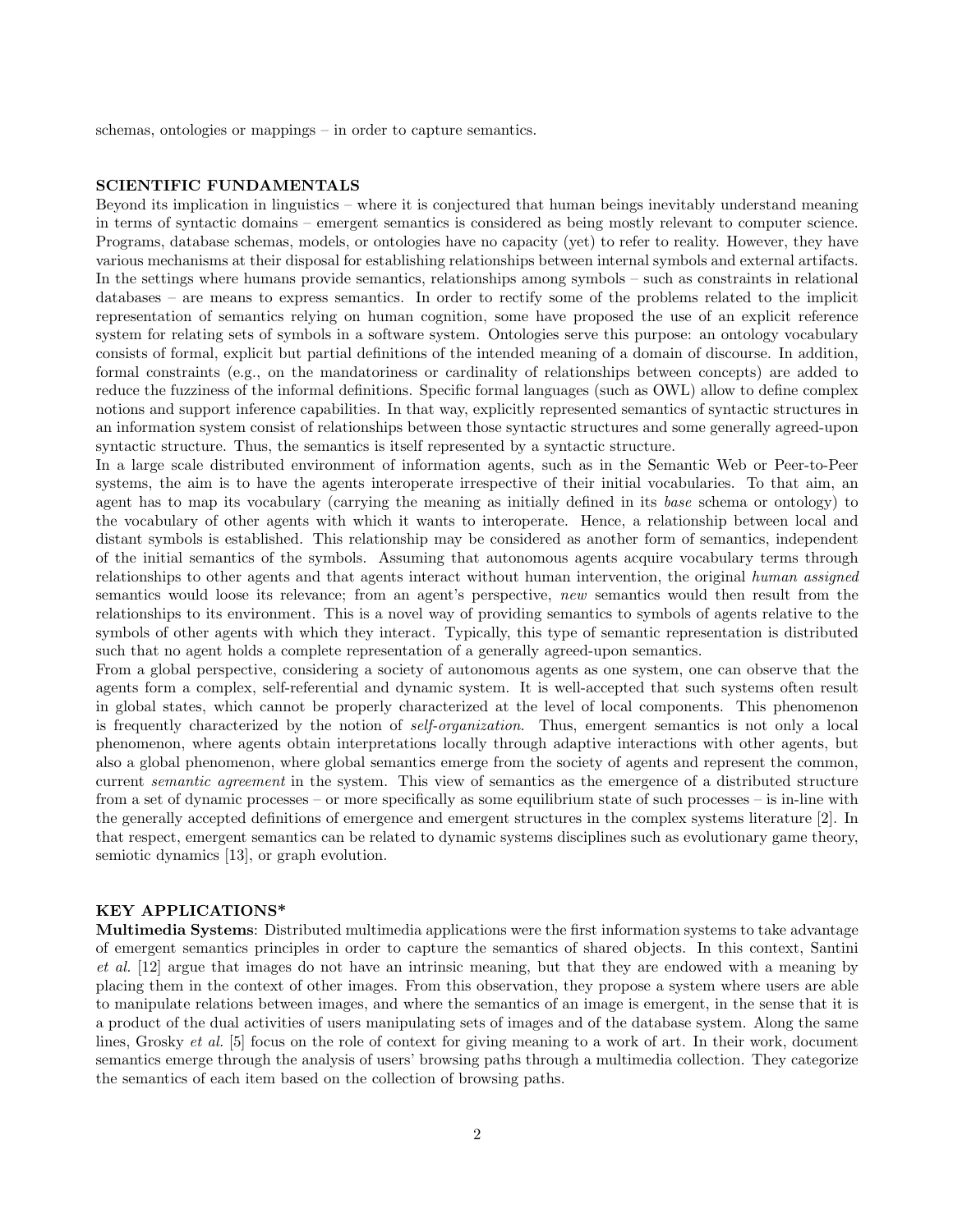Tagging Portals: Emergent semantics can be seen as a natural paradigm to analyze the distributed, user-driven process of giving semantics to items through the use of tags. Extreme Tagging [14] is a technique promoting the tagging of tags and the analysis of the relations between tags. Yeung et. al. [15] discuss how shared documents acquire meaning through their associations with other elements. In particular, they demonstrate how different meanings of ambiguous tags can be discovered through the analysis of a tripartite graph involving users, tags, and resources. Herschel et al. [6] discuss query expansion techniques by aggregating users opinions as tags and discuss the role of pragmatics in collaboratively creating semantics.

Heterogeneous Information Systems: Emergent semantics has been suggested as a way to capture semantics in decentralized and heterogeneous information systems [4]. In contrast to mediated integration architectures, recent decentralized integration architectures – such as Peer Data Management Systems – do not require the definition of any global schema or ontology. Thus, the global semantics of such systems can only be captured by considering the collection of conceptualizations as defined by the local databases, along with their interrelations. Semantic Gossiping [1] analyzes transitive closures of schema mappings in that context in order to infer semantic agreement. Related techniques suggest the use of graph theory or probabilistic networks [3] in order to capture global semantics in similar environments. More broadly speaking, emergent semantics techniques are increasingly being seen as a way to minimize manual input and maintenance when dealing with complex and heterogeneous information systems [7].

#### CROSS REFERENCE\*

DATA INTEGRATION MULTIMEDIA DATABASES METADATA MANAGEMENT PEER DATA MANAGEMENT SYSTEMS PEER-TO-PEER DATA INTEGRATION SCHEMA MAPPING

#### RECOMMENDED READING

- [1] K. Aberer, P. Cudré-Mauroux, and M. Hauswirth. The Chatty Web: Emergent Semantics Through Gossiping. In International World Wide Web Conference (WWW), pages 197–206, 2003.
- [2] Y. Bar-Yam. Dynamics of Complex Systems. Perseus Books Group, 1997.
- [3] P. Cudré-Mauroux. Emergent Semantics: Rethinking Interoperability for Large-Scale Decentralized Information  $Systems. PhD thesis, 3690, EPFL - Switzerland, 2006.$
- [4] P. Cudré-Mauroux et al. Viewpoints on Emergent Semantics. Journal on Data Semantics, VI:1–27, 2006.
- [5] W.I. Grosky, D.V. Sreenath, and F. Fotouhi. Emergent Semantics and the Multimedia Semantic Web. SIGMOD Record, 31(4):54–58, 2002.
- [6] S. Herschel, R. Heese, and J. Bleiholder. An architecture for emergent semantics. In ER (Workshops), pages 425–434, 2006.
- [7] B. Howe, K. Tanna, P. Turner, and D. Maier. Emergent semantics: Towards self-organizing scientific metadata. In International Conference on Semantics of a Networked World (ICSNW), pages 177–198, 2004.
- [8] C.W. Morris. Foundations of the theory of signs. International Encyclopedia of Unified Science, 1(2), 1938.
- [9] C.K. Ogden and I.A. Richards. The Meaning of Meaning: A Study of the Influence of Language upon Thought and of the Science of Symbolism. Routledge & Kegan Paul Ltd., London, 10 edition, 1923.
- [10] W.J. Rapaport. Syntactic Semantics: Foundations of Computational Natural-Language Understanding. In Aspects of Artificial Intelligence (Dordrecht, Holland: Kluwer Academic Publishers), pages 81–131, 1988.
- [11] W.J. Rapaport. What Did You Mean by That? Misunderstanding, Negotiation, ans Syntactic Semantics. Minds and Machines, 13(3):397–427, 2003.
- [12] S. Santini, A. Gupta, and R. Jain. Emergent Semantics through Interaction in Image Databases. IEEE Transaction on Knowledge and Data Engineering, 13(3):337–351, 2001.
- [13] L. Steels. Semiotic dynamics for embodied agents. IEEE Intelligent Systems, 21(3):32–38, 2006.